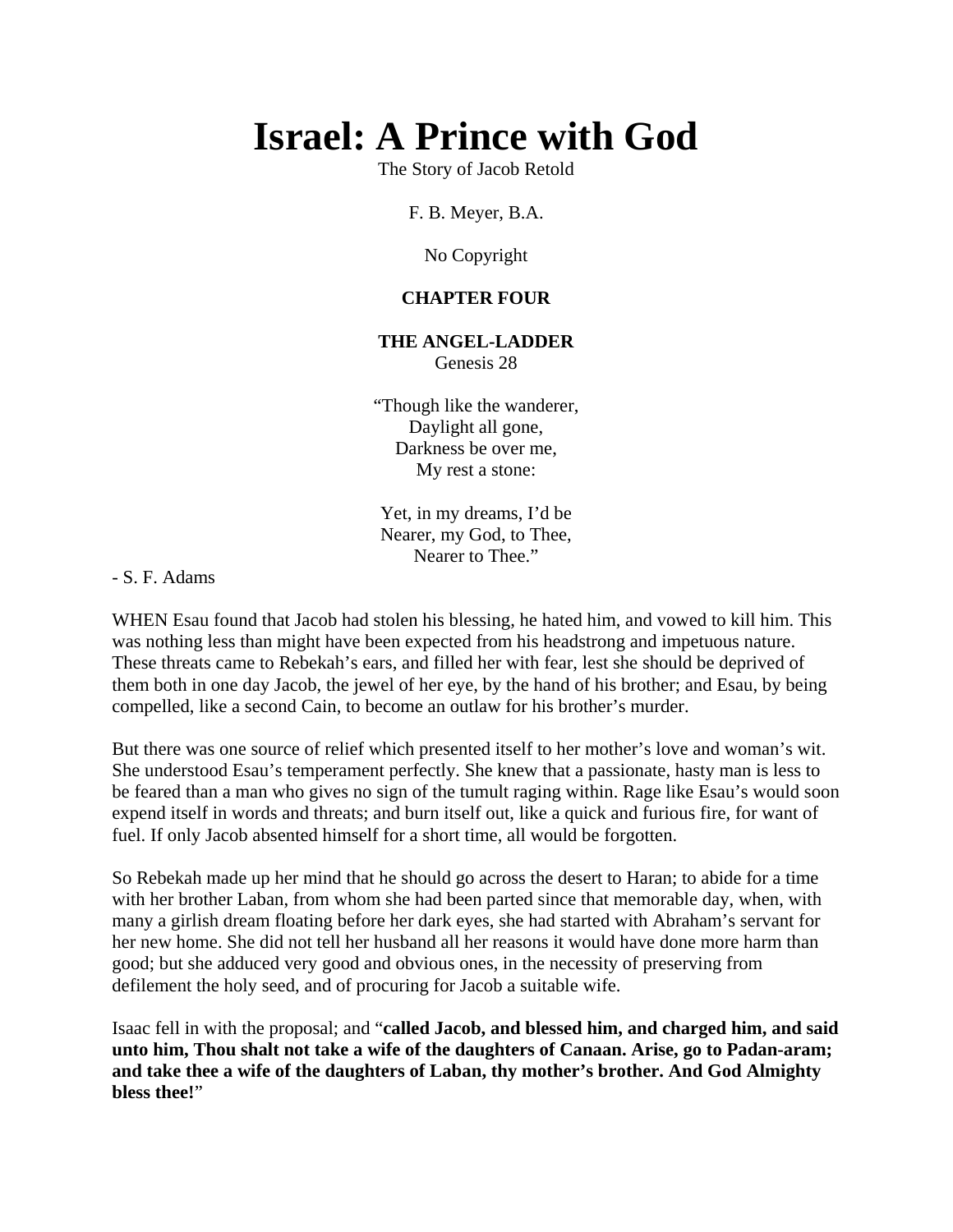And Jacob, not without many a tear, went out from Beersheba, and went toward Haran. And it was on his way that this revelation of the Angel-Ladder was made to him.

## **I. THE CIRCUMSTANCES IN WHICH THIS REVELATION WAS MADE TO HIM**

Jacob was lonely. He was not what we should call a young man; he had reached mature years: but it is almost certain that this was the first time of his leaving the shelter of his home. Led afar from home in pursuit of the fleet deer, his hunter brother may often have passed the night amid the wilds, comfortable and content. But Jacob had no taste for such experiences. For him solitude had no charms; he loved to hear the sounds of human voices, and the stir of the camp. In the early morning light, as he started forth there may have been an exhilarating sense of independence, freshness, and novelty; but as night drew its curtains over the world, and the stars glimmered out of the depths, and the solemn boulders lay so still on the moorland around him with no tent for shelter, no fire for warmth, no pillow for rest, there stole over his mind a sense of loneliness and melancholy. This was God's chosen time, when He drew near to his spirit, and said, "**Behold, I am with thee; and will keep thee in all places whither thou goest; and will bring thee again into this land: for I will not leave thee, until I have done that which I have spoken to thee of**."

And so it has often been with men. We must be withdrawn from the rush and hum of the busy market-place, if in the old minster we would see the calm angel-faces carved in stone, or hear the thrilling notes of the chorister boys. Recall, for a moment, your first night away from home as a schoolboy; or apprentice; or servant; or student: and answer, if that were not a sacred epoch in your history, when God took up the trailing tendrils of your love, and twined them around Himself, and you realized His presence, and clung to Him as never before.

Jacob was also standing on the threshold of independence. It is a solemn moment when a man enters on independence fairly afloat like a swimmer without corks; adrift like a boat's crew who have seen the waves close over their ship. Childhood sleeps peacefully, because it has no responsibilities; the flower is sheathed in its green case; the nestling is fed and shielded by the untiring care of the parent bird. But this does not last long; and none need wish prematurely to exchange such dependence for the independence that must needs care for itself.

The child must go forth at last to earn his own living; to win his spurs; to stand alone; to choose and act for himself. It is a solemn crisis.

But it is at such a moment that the Almighty, as a wayfaring man, offers His company for the untrodden path. Happy is he who accepts the proffered help; and transfers the feeling of dependence from the earthly to the heavenly Friend. It is almost worthwhile being cast off by father and mother, if one may be taken up by the Lord. And when one is willing to be taken up by Him, there need be no further anxiety or care; for directly a human spirit yields itself to its Almighty Lover, that moment He takes it, and assumes all responsibility, and makes Himself answerable for all its needs. There is but one condition: "**Seek ye first the Kingdom of God, and His righteousness; and all these things shall be added unto you**."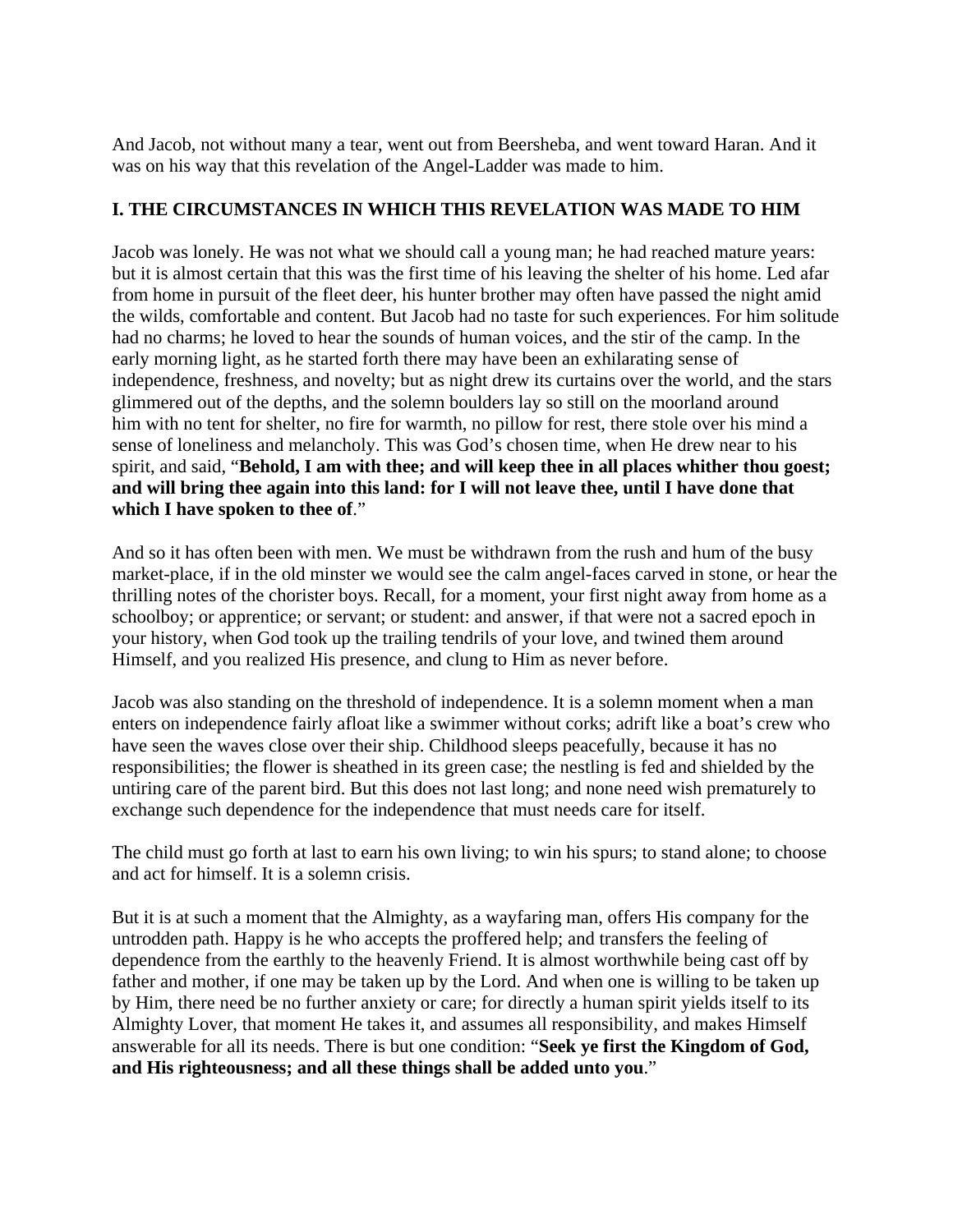As Queen Elizabeth said once to one of her Court: "Sir, if you will look after my business, I will make yours my care."

Would that all the children of God might know what it is to hand over, moment by moment, as they occur, all worries, anxieties, and cares, to the compassionate Lord, sure that He takes them straight from their hands! We need never feel, then, as if all depended on our tired brain or failing strength; because the Lord Himself would supply all our need, according to his riches in glory. There is, indeed, no real independence for the believer. To be independent of Christ is to be cast forth as a branch to wither. The secret of rest, and fruit, and power, is an abiding union with Him which time cannot impair, and death cannot dissolve.

Jacob was also in fear. What should hinder Esau, when he heard of his flight, from pursuing him? He was well acquainted with those parts; was fleet of foot; or might use dogs, so as to track him and run him down. Besides, the country was full of robbers and wild beasts. And it was then that God calmed his fears, by showing him that that lone spot was teeming with angel-hosts, willing and eager to encamp about him, with celestial watch and ward.

The most lonely spot is as safe for us as the most crowded, since God is there. It is His presence that keeps us safe amid the crowded city; and it is not in the smallest degree withdrawn when, benighted on some desolate moorland, we lay ourselves down to sleep.

- Into the low dungeon, where the true-hearted prophet lies (Lamentations 3:55);

- Into the prison cell, where the heroic apostle awaits his doom (Acts 23:11);

- Into the cabin of the creaking, labouring vessel, threatened each moment with destruction (Acts 27:24)

there comes this assurance of One who cannot lie: "**Fear not!**" so that we may boldly say, "**The Lord is my helper: and I will not fear what man shall do unto me**" (Hebrews 13:6).

### **II. THE ELEMENTS OF WHICH THIS REVELATION CONSISTED**

The Spirit of God always conveyed His teachings to His servants in language borrowed from their surroundings.

- John's records of Heaven are full of reminiscences of the Aegean; which sometimes murmured around the cliffs of his prison-isle as a sea of glass bathed in fire, and at other times broke on them in yeasty foam.

- David's Psalms make constant reference to the wild hill-country of Judaea, in which so many of them were composed;

- Daniel's visions commemorate the giant forms familiar to him in Babylon; and

- Amos casts his prophecies in moulds borrowed from a herdsman's life.

So was it here, Bethel was a bleak moorland that lay in the heart of Palestine. There was nothing remarkable about it; it was "**a certain place**." The hill-sides and upland slopes were strewn with large sheets of bare rock: most of which lay flat upon their faces, like huge fallen gravestones; whilst some few were standing erect, like the cromlechs of our Druid circles.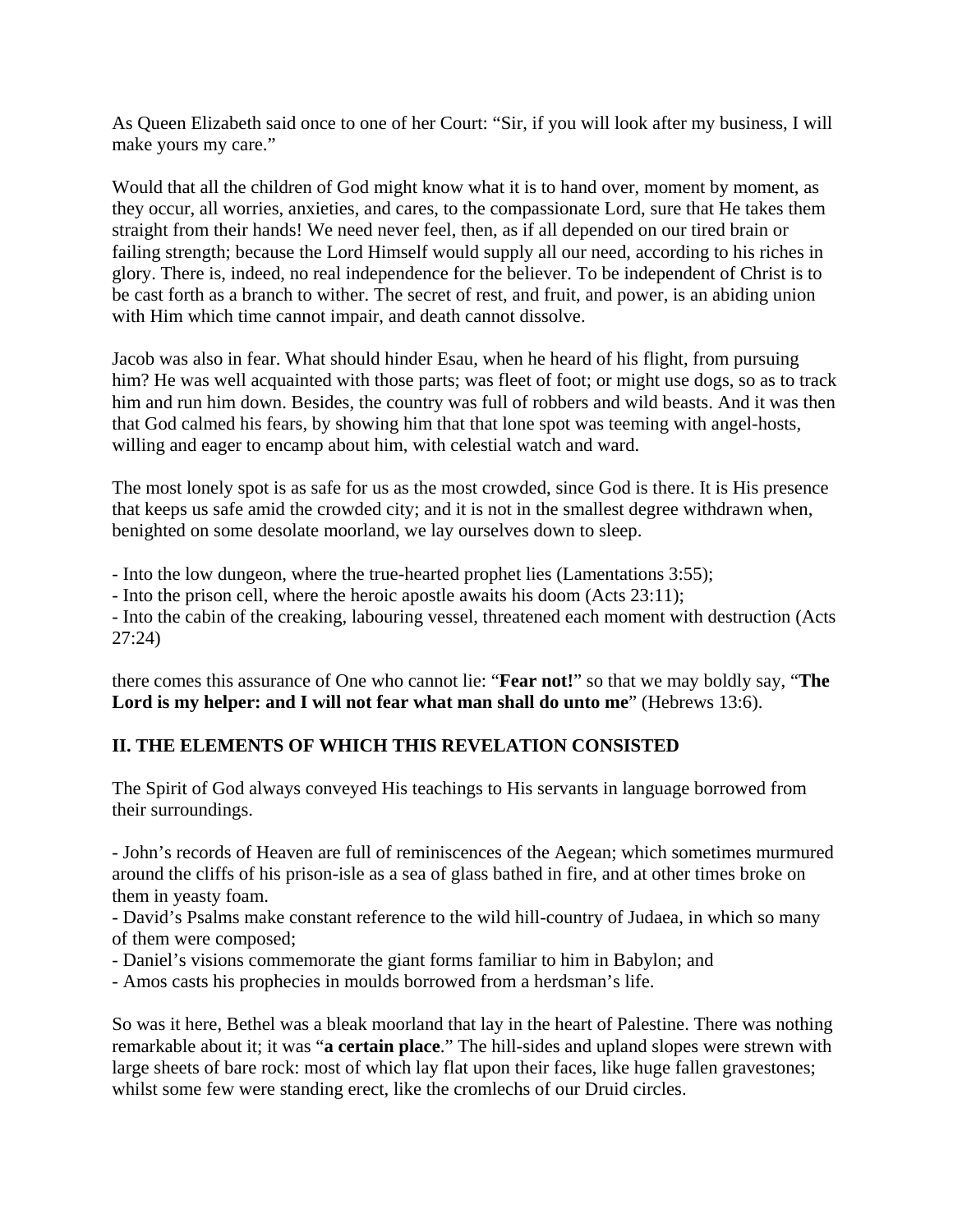Fleeing northwards, the wanderer suddenly found himself overtaken by the swift Eastern night, whilst on this desolate and unpeopled waste. There was no help for it but to lie down on the hard ground, taking the stones thereof as a pillow for his head. And thus he slept; and as he slept he dreamed: and in his dream his mind wove together many of his waking thoughts in fantastic medley.

The striking appearance of those huge boulders; the memory that Abraham had built one of his earliest altars there, remnants of which may have been still standing; his last look upwards at that wondrous Heaven, studded with the brilliant constellations of an Eastern night all these wove themselves into his dreams. It seemed as if the huge slabs of limestone came near together, and built themselves up into a gigantic staircase, reaching from the spot where he lay to the starry depths above him; and on that staircase angels came and went, peopling by their multitudes that most desolate region, and evidently deeply concerned with the sleeper that lay beneath. Nor was this all; for, from the summit, the voice of God fell like music. There are here three points of interest.

### (1) *The Ladder*.

Jacob may have been oppressed by a sense of his insignificance, and sin, and distance from home. And it was very pleasant to know that there was a link between him and God. Earth is not a wandering star: it is bound to Heaven, not by the golden chains of which our Laureate sings; not by the iron fetters of necessity, as a slave-ship to its captor; not by the silken ties of gravitation which thread the worlds but by a ladder, denoting communion, fellowship, passage to and fro.

That ladder is Jesus Christ Himself (John 1:51).

He took upon Himself our nature, built up from the dust; and in that nature passed upwards from the brow of Olivet, beyond principalities and powers, thrones and dominions, to the very throne of God: and in doing so, He has left a trail of light behind; and become "**the way**" by which we may approach the High and Lofty One that inhabiteth eternity, whose name is Holy. There is no other way; "**no man cometh unto the Father but by Him**." To neglect Him is to drift past the only medium by which a sinner may come into the Light and Love and Life of God. And yet the weakest and most sinful may climb through Jesus from the verge of the pit of hell to the foot of the eternal throne.

> "The sons of Ignorance and Night May dwell in the Eternal Light, Through the Eternal Love."

Milton, in his sublime poem, tells how sin and death followed the track of Satan, and paved after him a broad and beaten way over the dark abyss, whose boiling gulf tamely endured a bridge of wondrous length from hell, continued to the utmost orb of this frail world; so that the wicked spirits of his court might easily pass to and fro to tempt us mortals. That is imagination: this is fact, that there is a "**Mediator between God and men, the Man Christ Jesus**" (I Timothy2:5).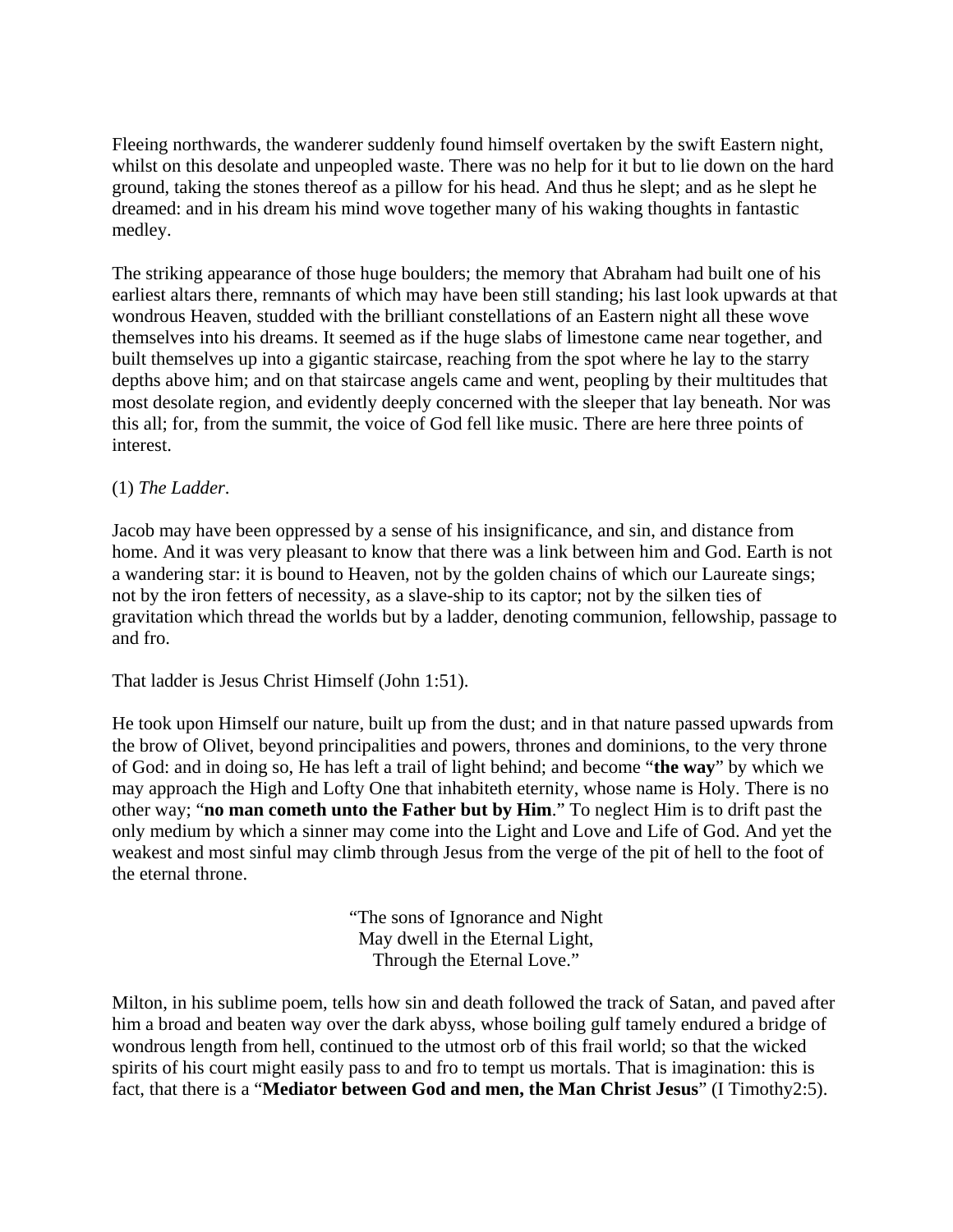Sometimes, when the sky is beclouded, we do not see that across the garden path there sways a ladder of gossamer, linking tree with tree; but when the sun shines, it is revealed by its silver sheen. So, as the infidel looks upward, he can see no bond of union between this atom of stardust and the metropolis of the universe, until his eyes are opened, and he sees the ladder left by the trail of the departing Saviour. Thank God, we are not cut adrift to the mercy of every current; this dark coal-ship is moored alongside the bright ship of heavenly grace; yes, and there is a plank from the one to the other.

(2) *The Angels*.

The angels ascended: *there is the ascent of our prayers*. The angels descended: *there is the descent of God's answers*.

We are reminded of the afferent and efferent nerves of the body up which flash the sharp stings of pain from the extremities to the head; and down which come the directions how to act.

It would be well to ponder more frequently the ministering care of the angels.

- They keep pace with every railway train, at whatever speed it travels, which bears some child of God to his appointed destination.

- They convoy every ship ploughing its way through the troubled sea, which carries an heir of salvation to the haven where he would be.

- They encamp with horses and chariots of fire about every city, however beleaguered, in which God's servants are found.

- They minister to our needs.

- They prepare for us strengthening meals when we sink exhausted on the desert sands and wish to die.

- They whisper comfort into our troubled hearts.

- They carry our departing spirits upwards in the hour of death. "And all for love, and nothing for reward."

God gives His angels charge concerning us, to keep us in all our ways; they bear us up in their hands. "**The angel of the Lord encampeth round about them that fear Him, and delivereth them**." They are "**sent forth to minister to the heirs of salvation**."

What comfort Jacob must have realized! He found, to his great surprise, that that lone spot was as thickly populated as the gate of some Eastern town, which is the place of concourse and barter. But it was the gate of Heaven; for it seemed as if the populations of Heaven were teeming around him, thronging to and fro; and all engaged in the beneficent work of bringing in the needs of men, and carrying out the blessings of God heaped up, after the overflowing measure with which He is wont to give. We need never yield to feelings of loneliness again, if we remember that, in our most retired hours, we are living in the very heart of a vast throng of angels; and we should hear their songs, and see their forms, if only our senses were not clogged with sin.

(3) *The Voice of God*.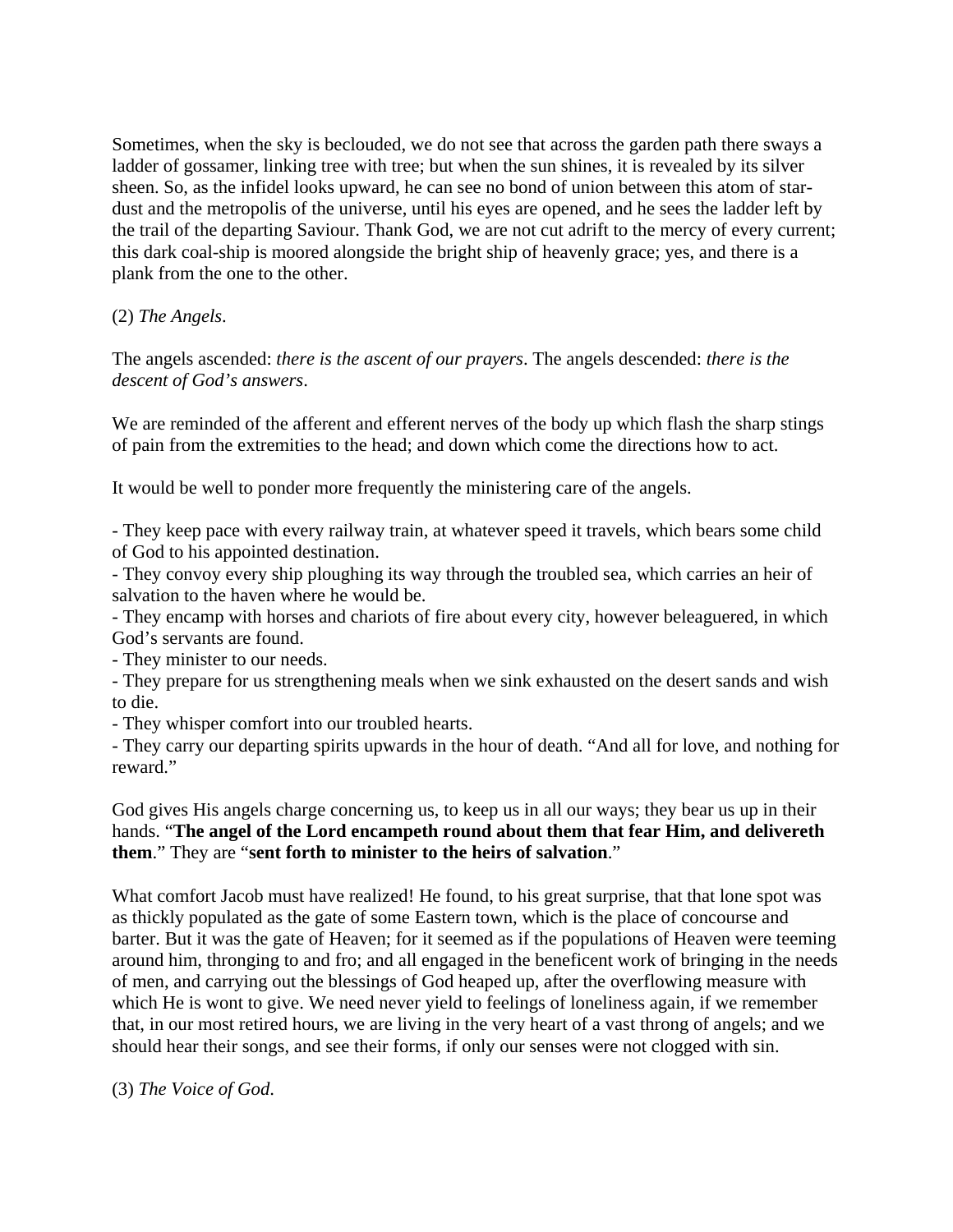God answered his thoughts. He felt lonesome; but God said, "**I will be with thee.**" He feared Esau; but God said, "**I will keep thee**."

He knew not what hardships he might meet with; and God promised to bring him safely back again. He seemed forsaken of friends; but God gave him the assurance, "**I will not leave thee**." Appearances seemed to contradict the Divine promise; but God said, "**I will do that which I have spoken to thee of**." These are precious words; but they only belong to those who lie at the foot of that wondrous Cross which unites earth with Heaven. If your place is there, you may freely claim all the comfort that they contain.

Is it not remarkable that Jacob did not see these glorious realities until he slept?

God was as much brooding in the wilderness before he slept as afterwards; only he knew it not. It was only when he slept that he came to know it.

"Gradually slumber stole upon him, and folded him in her arms; gradually the fever cooled, the excitement subsided, the anxiety ceased. He grew tranquil and still; he lost himself the flurried, heated, uneasy self that he had brought with him from Beersheba: and, while he slept, the hitherto unperceived Eternal Presence came out softly, largely, above and around him. He saw His glory, and heard His voice; the solitary waste trembled, flushed, and overflowed with God" (S. A. Tipple).

There is a lesson for us in this old story of how the Lord waited until His servant slept ere He revealed to him the secret of His presence. Is it not true that we sometimes need to sleep in order to see? May we not be rather too wide-awake too wakeful to the passing things of earth? And would it not be well if we were more oblivious to these things, that our spiritual vision might behold the things which are unseen and eternal?

When the groups of children are playing in the forest glades, and their voices ring out in laughter, all the life of animals and the song of birds is hushed: but when they have gone their way, the squirrel springs up the bark; the birds call to each other; and many a beautiful thing glides into the open from behind the trees. "**Enter into thy closet, and shut thy door**." "**My soul, be thou silent unto God**."

It is impossible to walk with God, unless we have these seasons of quiet vision.

Some are ever dwarfed, and driven to and fro by every wind, because they do not make times of respite from the whirl of occupation, and the fret of daily work and care. We need to escape from ourselves, our cares and gains, our personal individualities, in order that we may be at leisure to receive the revelations of God. And if we are to have this blessed sleep, it must be the gift of God in answer to our childlike trust.

In our next paper, we shall detail the effect which this marvellous vision produced on the awestruck fugitive; but ere we close, we ask you to think of that mystic ladder, which descends from the throne of God to the spot, however lowly, where you may be, as you read these lines.